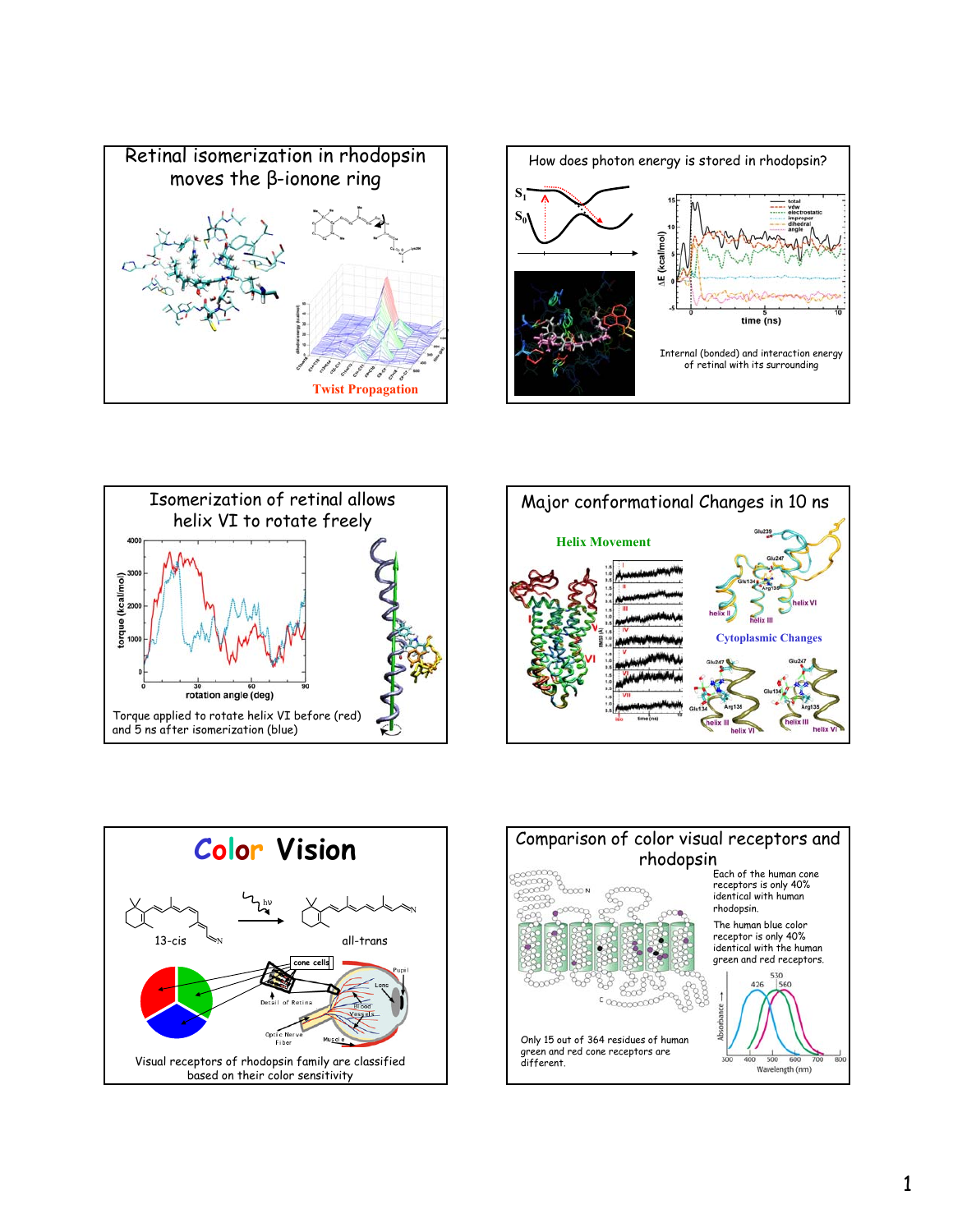









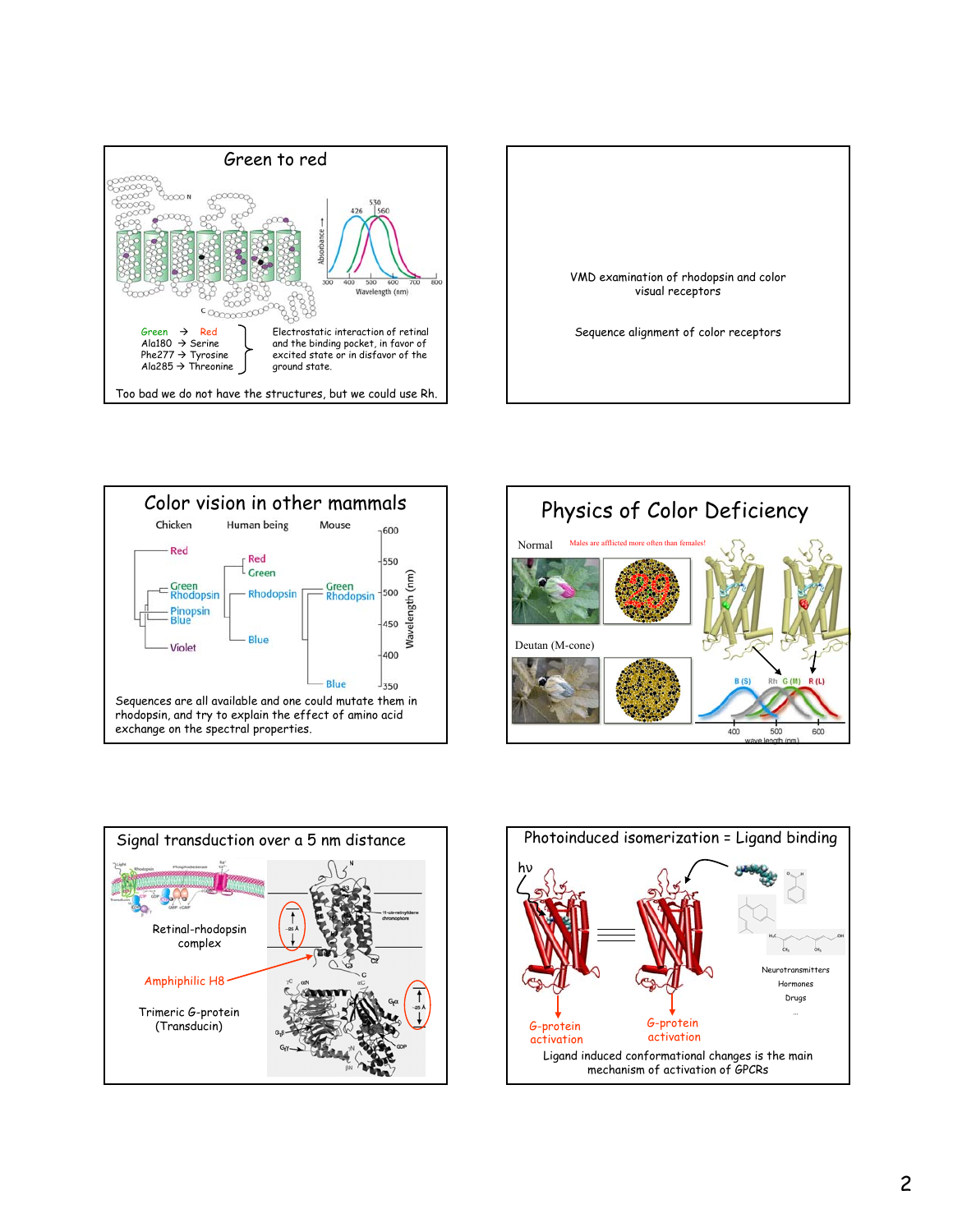









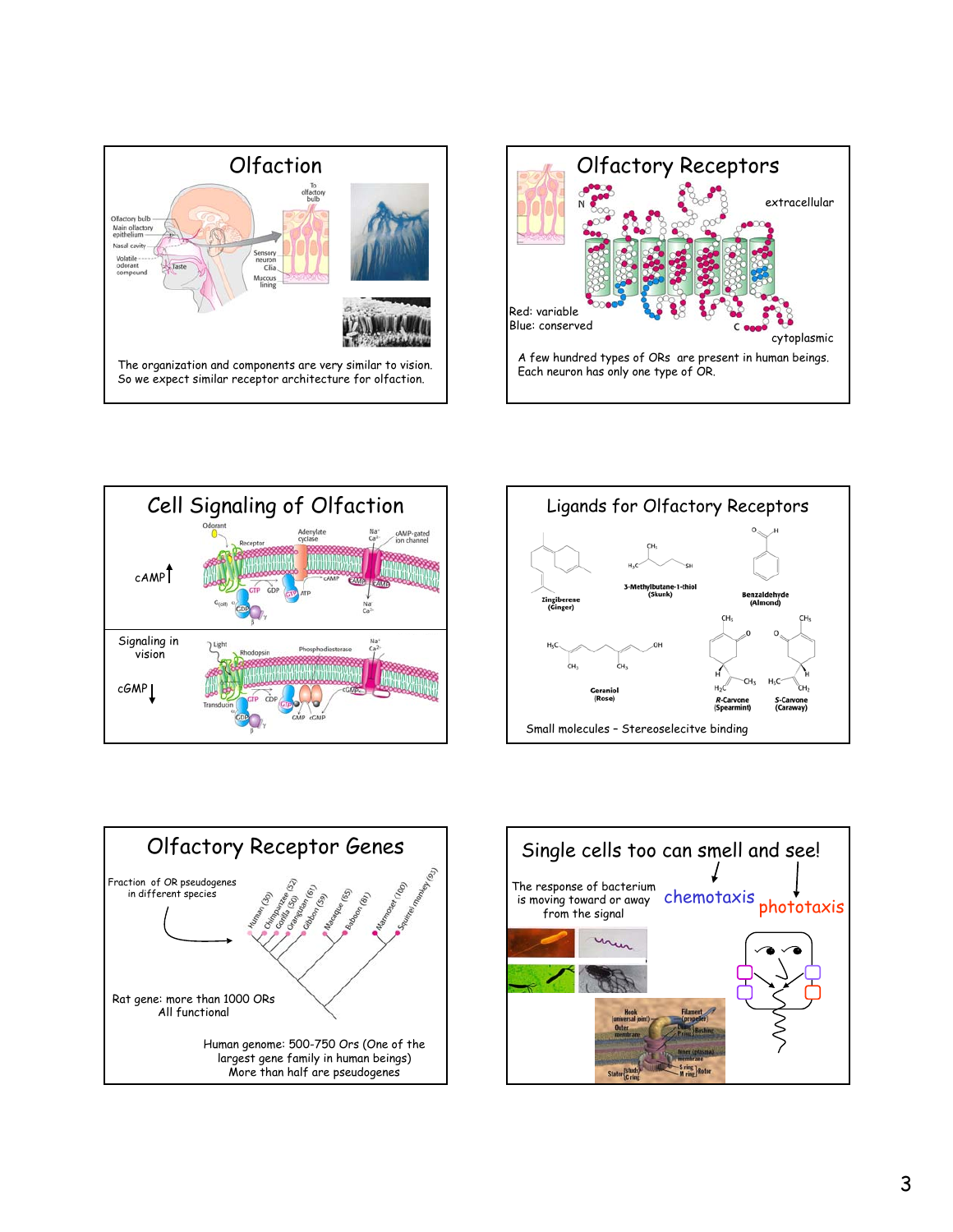









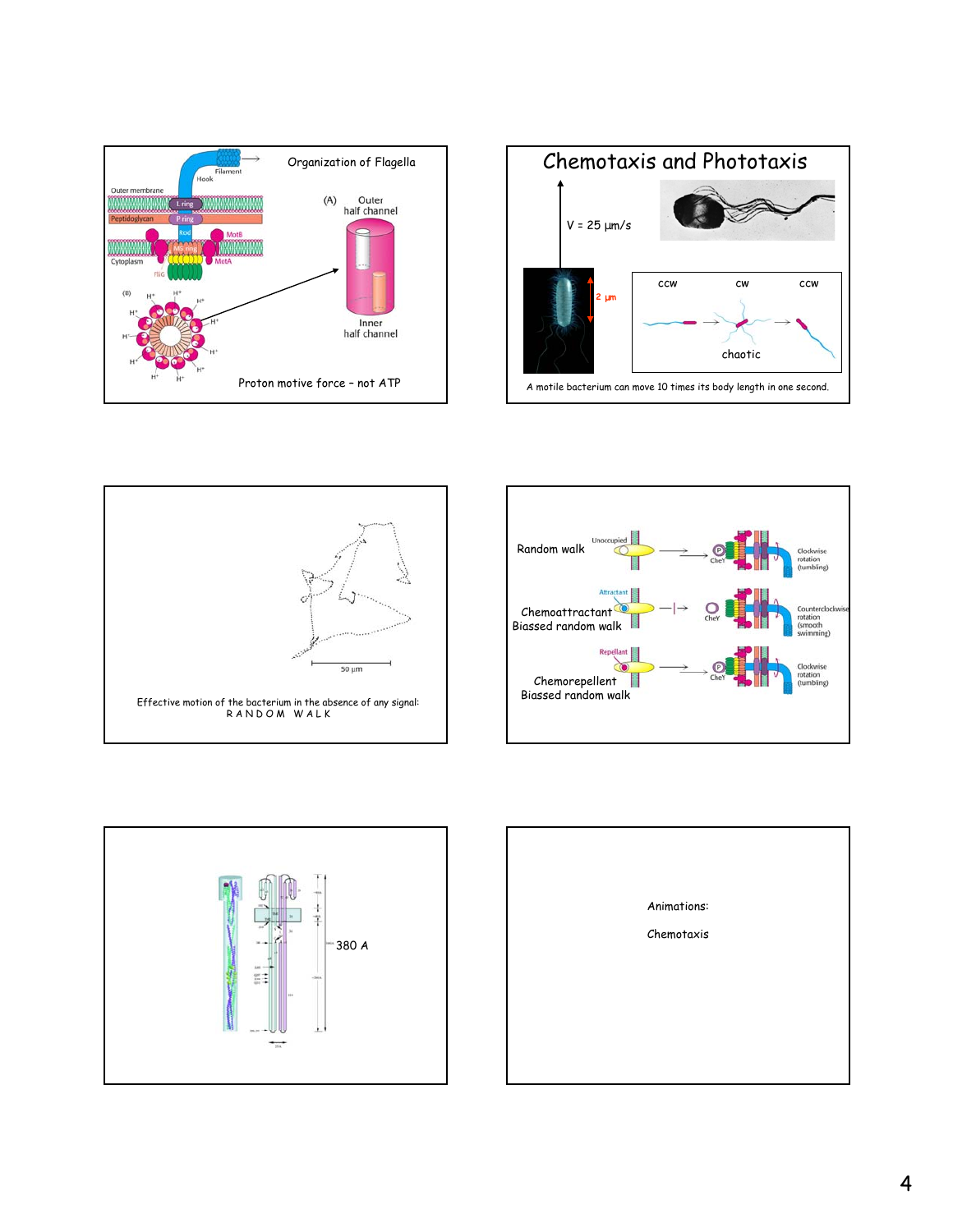









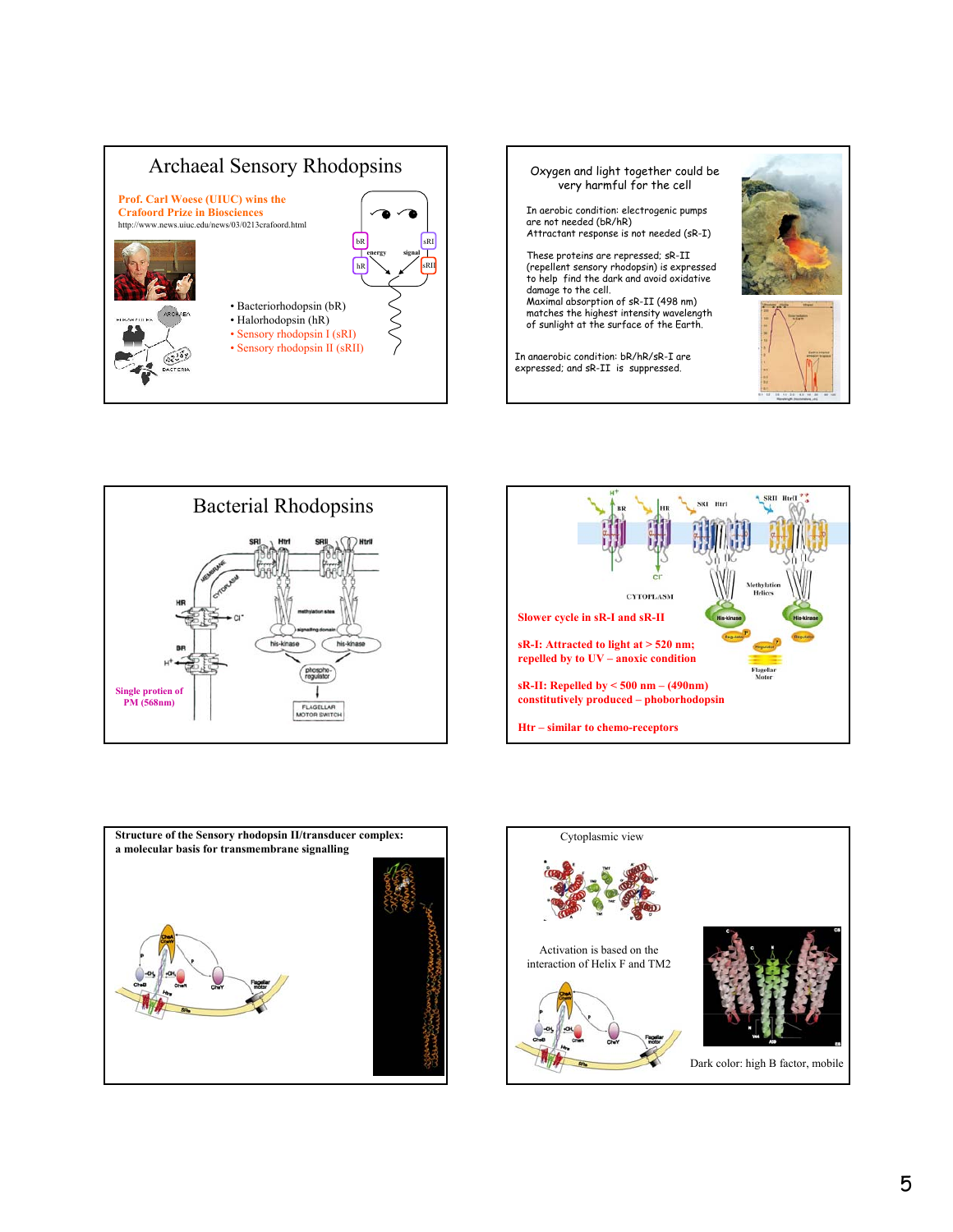

# Receptor-transducer interface





Structure is strikingly very similar to Np-sR-II alone; only Tyr199 is different (90 degree rotated) Interface mainly vdW, only a few H-bonds





### Similarities of conformational changes in retinal proteins

Displacement of helices F and G in bR is responsible for the opening of the cytoplasmic half channel and entrance for water molecules necessary for reprotonation of retinal Schiff base.

# Similarities of conformational changes in retinal proteins Rotation of helix VI (F) in Rh is one of the major conformational changes triggering the activation of transducin (G-protein).